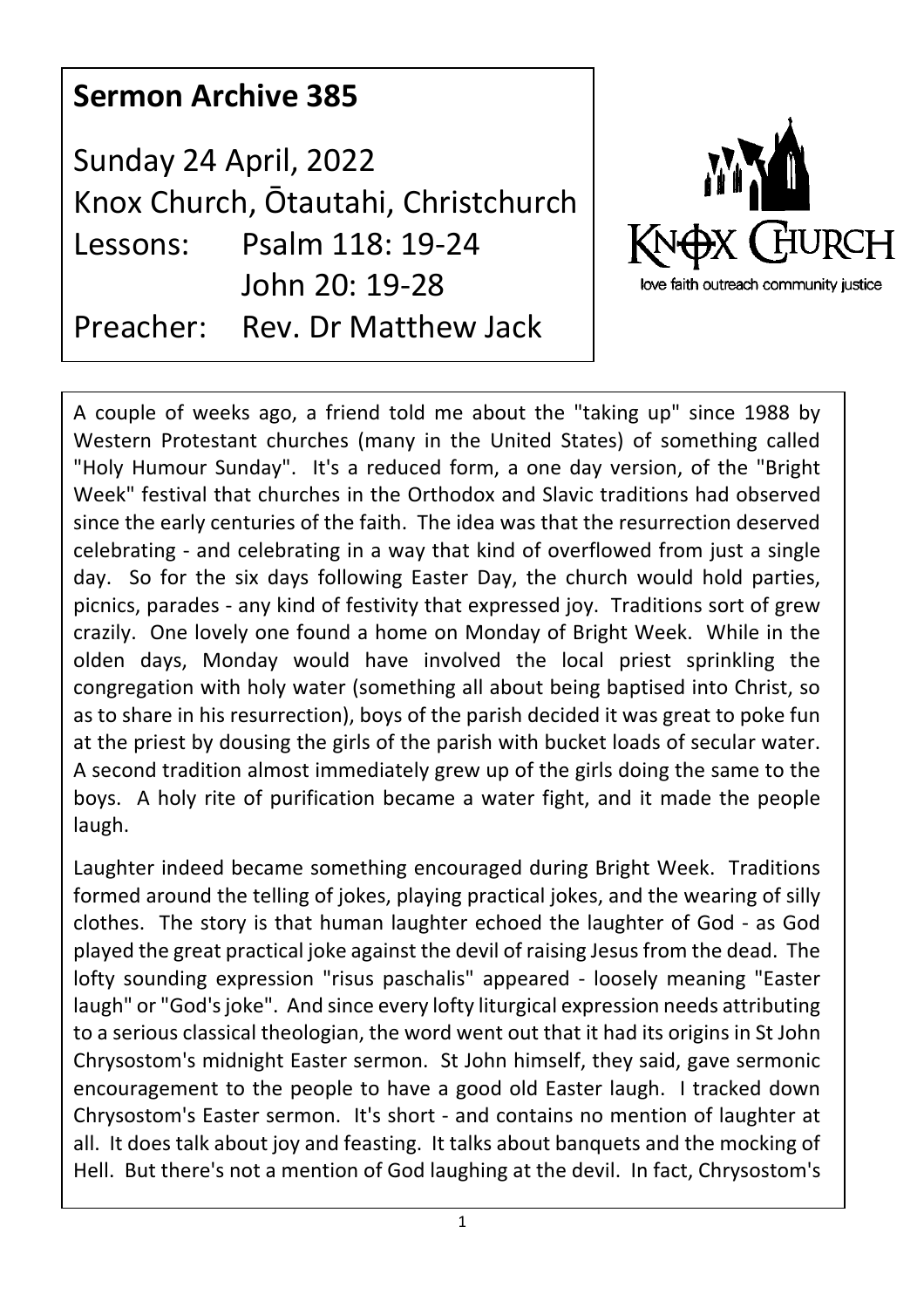assessment of laughter was that it was seriously unbecoming of a true Christian. Something of that same spirit may have motivated Pope Clement X in the Seventeenth Century, when he outlawed joke telling in sermons. Apparently the priests of Barvaria, in particular, had just got silly.

So anyway, the origin story of the risus paschalis is pretty patchy. If the risus caught on, then it was probably simply because the people enjoyed it. Catharsis? Gratitude? The need to smile after all the seriousness? Not sure, but if the joy of resurrection was too big for just a single day, then maybe it was always just a matter of time before it flowed into a whole week of days that were "bright". Life after Easter. Looking for some happy, lived expression of what comes next. Of such a season, might we dare to say "this is the day that the Lord has made. Let us rejoice and be glad in it"?

-ooOoo-

I heard recently also, from another friend, about another day close to Easter, observed by other Christians. On the Sunday before Easter, which we observe as Palm Sunday, or Passion Sunday, Orthodox Christians observe "Forgiveness Sunday". The evening liturgy involves the people asking the priest for forgiveness, and the priest asking the people for forgiveness. It involves the people declaring forgiveness to one another. It's just as well that Orthodox places of worship tend, generally, to be fairly clear of pews, since lots of floorspace is required for everybody to lie prostrate on the floor. Not something that would work very well at Knox, I think. So we can relax. It's not something I think we should adopt.

Since it's an Orthodox practice, and since Orthodoxy is the common expression of Christian faith in Russia, it might have been used there recently. As the government narrative, echoed by the established church in Russia, is that the war is about Western decadence and Nazism in Ukraine, about old wrongs and current cultural competitiveness, do you think that a litany of forgiveness - where Russia forgave, rather than invaded, and where it is modelled that it is OK to confess and seek forgiveness, might have had some relevance or power? I note that the Patriarch of Moscow did not observe Forgiveness Sunday this year. Speaking of offering forgiveness, of seeking forgiveness, of presenting a "broken and contrite spirit" to God, in the hope of peace and restored relationships, seemed just too hard this year for the leadership of the Russian church.

Just around Easter, around this festival of resurrection life, we look for risen life to bleed out of the single day, into more days - for the sake of peace in the world. Life after Easter. Looking for some peace-giving, lived expression of what comes next. Looking for what lies in Easter's heart to become part of the life of the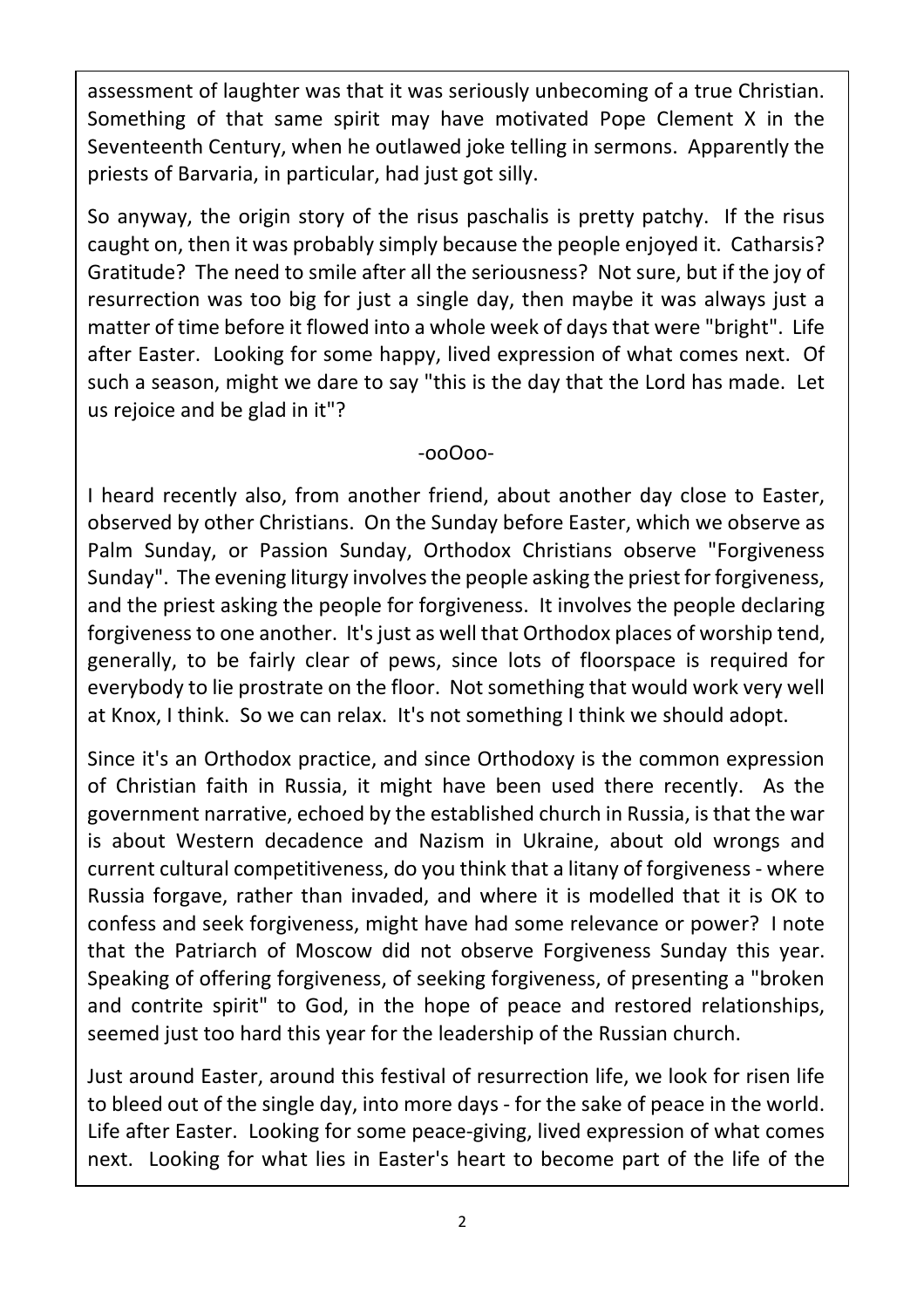world. Might we dare to say of that "becoming", "this is the day that the Lord has made. Let us rejoice and be glad in it"?

-ooOoo-

A third day to be mentioned. Tomorrow is ANZAC Day. I guess, at a push, it could be described as our national forgiveness day. Forgive us, O God, for the wars that have killed our people. Forgive us, so that henceforth (how does the expression go?) we might, insofar as within us the power lies, live forever now in peace. Again, might I suggest that observing a single day might not greatly bless the world, unless the observance of that day flows into a committed life beyond the day itself. It is important to remember and to grieve. It is, however, equally important to find a new life beyond the single day. Otherwise, we will never be able to say of any of our days, really, that this is a day which God has made - let us rejoice and be glad in it.

-ooOoo-

It's taken me a while, hasn't it, to come to the Bible reading from the gospel? It records a couple of events, small human gatherings, following the drama of Easter. And both occasions are occasions where the doors are firmly shut - out of fear of who might come through the doors with their violence and persecution - to add another crucifixion to the world's already awful tally. Life after Easter is hard. The mystery that's touched the day still hasn't been comprehended. Easter is just this weird, unprocessed thing in their past.

But Easter proves to be more than just "a day last week". Easter proves to be "today". For as they gather, they discern that Jesus is present with them, among them, wishing them peace. "Peace be with you", he says. And we're told " Then the disciples rejoiced when they saw the Lord".

A bright day. A day of joy. A quiet risus paschalis, perhaps. He tells them, "if you forgive the sins of any, they are forgiven them; if you retain the sins of any, they are retained." The risus paschalis is also the day of forgiveness. We look for Easter to bleed out of the single day, into more days. Life after Easter. And it turns out that what is flowing out of Easter are days of joy and forgiveness. "This is the day that the Lord has made. Let us rejoice and be glad in it".

Not present, of course, on this day of joy and forgiveness, is Thomas. Famously, he sets his requirements for believing that Easter is bigger than a day - well, actually he sets requirements for believing that Easter is anything at all. He doubts the day.